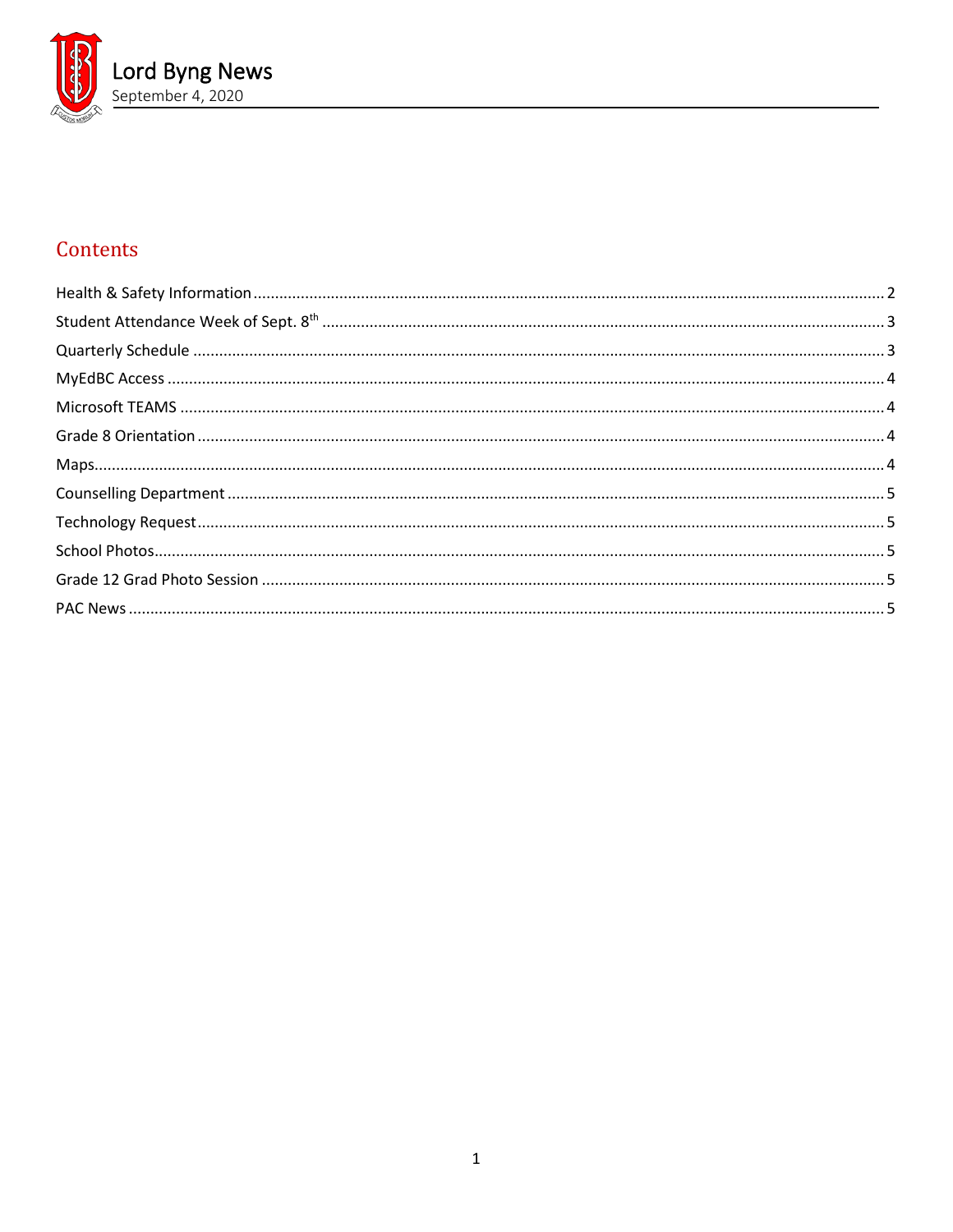# <span id="page-1-0"></span>**Health & Safety Information**

Health and Safety continues to be our top priority. Please note that your student will be briefed on all important Health and Safety procedures during their one-hour orientation on Thursday or Friday as per the schedule below. In the meantime, here are a few important informational items:

- Entrances, Exits and Flow through the Building
	- $\circ$  In order maintain physical distancing, we have designated specific doors for students to enter or exit the school. In addition to this, staircases inside the school are designated as "up" or "down". There are markers on the floor in the hallways to designate which direction you can walk. Please take a moment to look at th[e map of our school](https://www.vsb.bc.ca/repository/SBAttachments/8e11130a-23bc-4157-9294-1c252018cc4d_LordByngSecondaryMapSept2020.pdf) and notice the entrances verses exits. Once a student enters the building during their designated time, they follow the signs.
- Physical Distancing
	- o Each student's learning cohort is designated as the scheduled quarter face-to-face class (see calendar for quarter schedule). When outside your learning cohort, all students and staff will be required to physically distance from each other a minimum of 2 metres apart. When inside your learning cohort, all students and staff are required to minimize physical contact.
- Non-Medical Face Masks
	- o All students will be receiving two non-medical reusable cloth face masks during their one-hour orientation on Thursday, September 10th or Friday, September 11th. When inside learning cohorts (your quarter face-to-face class), wearing a non-medical face mask is a personal choice. When outside your learning cohort, it is required to wear a non-medical mask if physical distancing may not be able to be maintained. It is also required to wear a non-medical face mask when walking through common areas such as hallways and stairwells.
- Handwashing
	- o All classes will have either a hand sanitation station or a hand washing station.
	- o To help maintain a healthy learning environment, staff, families, and students are asked to practice good hand hygiene. Please review this on a regular basis.
- Visitors to the Building
	- $\circ$  The school building remains closed to the general public. Access by parents is by appointment only, approved directly by the Principal or Vice Principal, and for essential school business or on an emergency basis only. All other communication and business will occur via phone, virtual meeting or email.
- Daily Health Checks
	- o If your child is ill or has COVID-19 symptoms:
		- Parents or caregivers must keep their child at home until they have been assessed by a health care provider to exclude COVID-19 or other infectious diseases, and their symptoms have resolved.
		- If you are unsure of your child's health condition or if they have COVID-19-like symptoms, contact 8-1-1 for guidance. 8-1-1 is a free-of-charge provincial health information and advice phone line available in British Columbia.
	- o If your child becomes ill while at school:
		- As per guidance from health authorities, any child exhibiting symptoms will be moved to a designated health room, where they will be supervised and supported by staff.
		- School staff will contact the student's parents/guardians and will coordinate a plan for the student to return home.
	- o Conduct Daily Self-Assessments:
		- Parents/guardians must assess their child daily for symptoms of common cold, influenza, COVID-19, or other infectious respiratory disease before sending them to school.
		- If your child is ill, they must remain home. In addition, a student may not attend school if:
			- they have travelled outside of BC in the last 14 days;
			- they have had contact with a known COVID-19 case, or if another person in their home has symptoms of common cold, influenza, COVID-19, or other infectious respiratory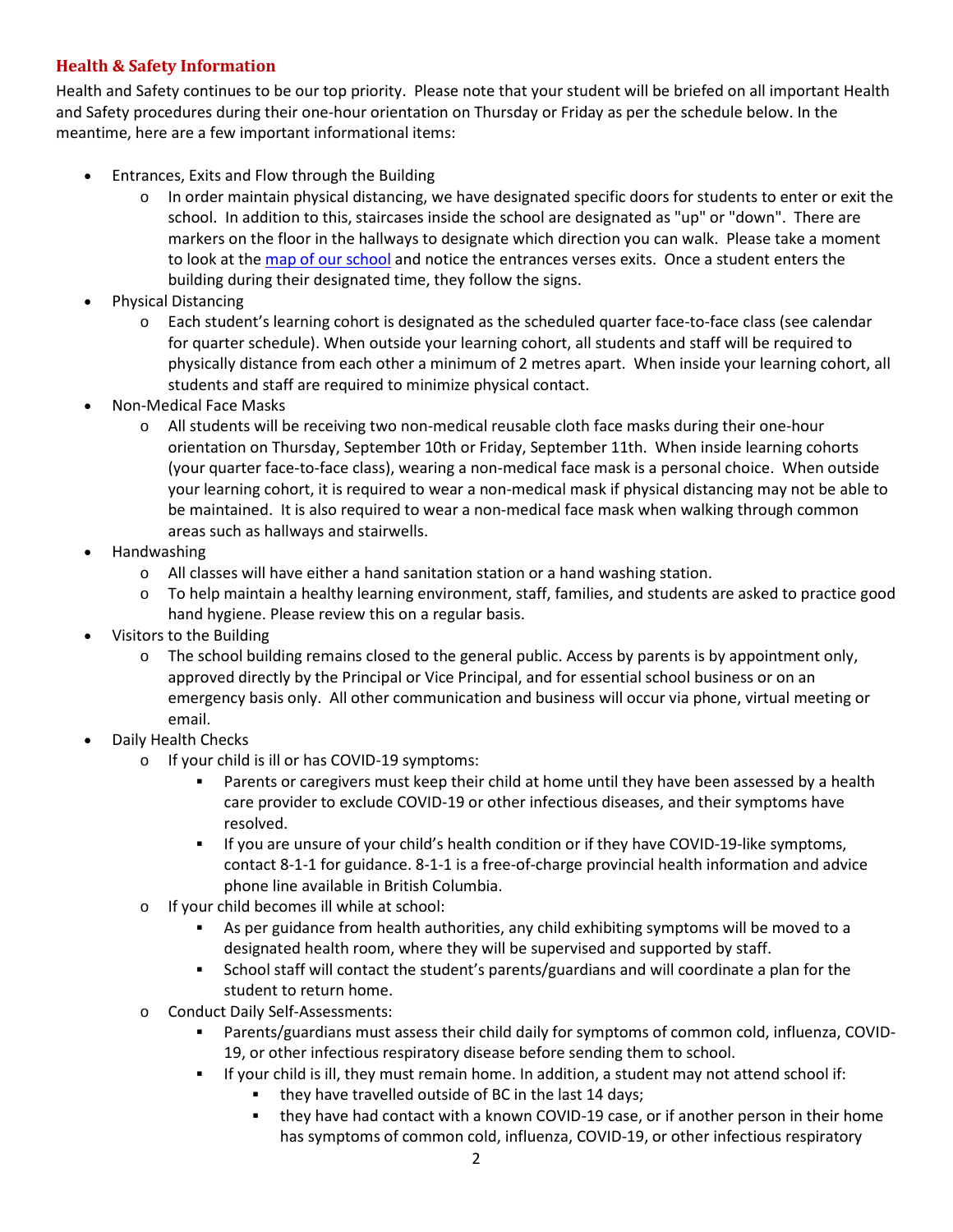disease, even if your child remains asymptomatic (i.e. does not show signs of being ill); and/or

a doctor or other medical professional has advised them to self-isolate.

# <span id="page-2-0"></span>**Student Attendance Week of Sept. 8th**

September 8<sup>th</sup> and 9<sup>th</sup> are reserved for staff Health and Safety Orientation only. Students will attend a mandatory Health and Safety Orientation as well as receive their school opening packing on either September 10<sup>th</sup> or 11<sup>th</sup>.

On Tuesday, September 8<sup>th</sup> students will be able to login to MyEdBC to check their schedules (see MyEdBC login instructions below). All students will have a class in Block 1, Period 1 which will have an "A" or a "B" next to the section number. Please report to your 1-1 class, section A or section B at the following times:

| <b>TIME</b>     | <b>THURSDAY</b>                            | <b>FRIDAY</b>        |
|-----------------|--------------------------------------------|----------------------|
| $8:30 - 9:30$   | $GR. 9 - 1 - 1 (A)$                        | $GR. 9 - 1 - 1 (B)$  |
| $9:45 - 10:45$  | $GR. 11 - 1 - 1 (A)$                       | $GR. 11 - 1-1 (B)$   |
| $11:00 - 12:00$ | $GR. 10 - 1 - 1 (A)$                       | $GR. 10 - 1 - 1 (B)$ |
| $12:45 - 1:45$  | $GR. 12 - 1 - 1 (A)$<br>$GR. 12 - 1-1 (B)$ |                      |
| $2:00 - 3:00$   | $GR. 8 - 1 - 1 (A)$                        | $GR. 8 - 1 - 1 (B)$  |

Students that currently do not have a class in DAY 1 - PERIOD 1 will receive an e-mail from Mr. Vulgaris on where and when to report to school for their 1-hour orientation.

Any students that are not able to login to MyEdBC, or, are not able to understand the schedule, please wait to receive an email (sent to parents and students) from your 1-1 teacher on Wednesday, September 9<sup>th</sup> with instructions on where to report for your student orientation. Teachers will hand out individual schedules to students at that time and will explain the quarterly schedule to students.

<span id="page-2-1"></span>Classes will begin on Monday, September 14<sup>th</sup>.

# **Quarterly Schedule**

| <b>Quarter</b> | <b>Dates</b>                 | <b>Blocks</b> |
|----------------|------------------------------|---------------|
|                | Sept. 14-Nov. 17             | $1-1, 1-2$    |
|                | Nov. 18-Feb, 3               | $2-1, 2-2$    |
| ર              | Feb. 4-Apr. 23<br>$1-3, 1-4$ |               |
|                | Apr. 27-June 29              | $2-3, 2-4$    |

Our new Quarterly Schedule is adapted from the regular Day 1/Day 2 linear schedule. Students will take two quarterly classes at a time. At any given time one class will be face to face and the other will be remote. During each quarter these two classes will flip between face to face and remote learning. Please click on the rotation schedule: Student F2F [Rotation Calendar.](https://www.vsb.bc.ca/repository/SBAttachments/8e11130a-23bc-4157-9294-1c252018cc4d_STUDENTF2FandRemoteBlockCalendar2020-2021.pdf)

All regular courses have been split into a "A" section and a "B" section, as class size will be a maximum of 15 students. Students in section A will attend their face to face class in the morning while students in section "B" will attend their face to face class in the afternoon.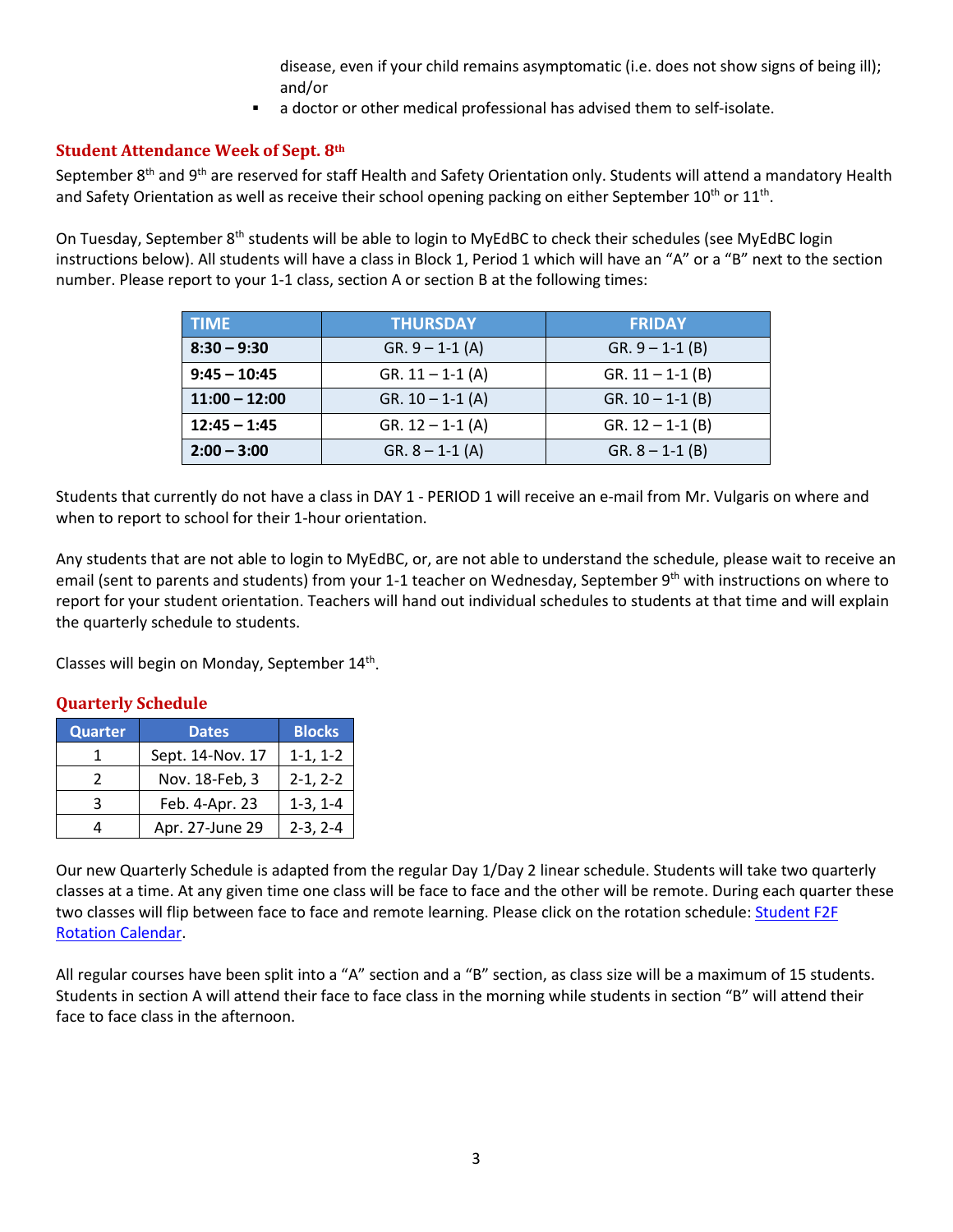The following is what a student's schedule will look like the week of September  $14<sup>th</sup>$ :

| <b>TIME</b>              | <b>MONDAY - FRIDAY</b> |  |  |
|--------------------------|------------------------|--|--|
| AM Off timetable courses |                        |  |  |
| 8:40 to 10:25            | $1-1(A)$               |  |  |
| 10:30 - 11:30            | FLEX (A)               |  |  |
| $12:15 - 1:15$           | FLEX (B)               |  |  |
| $1:18 - 3:03$            | $1-1(B)$               |  |  |
| PM Off timetable courses |                        |  |  |
| *1-2 class is remote     |                        |  |  |

A few courses, such as AP and Yearbook, will remain linear and taught during flex time. Your teacher will communicate with you when you should report to your linear courses (any courses that are linear will be in periods D2P8 or D2P9) on your schedule.

Teachers of off timetable classes (some music classes, Leadership, Career Education and Work Experience) will communicate schedules directly with students (off timetable courses are in periods D1P5, D1P6, D1P7, D1P8, D2P5, D2P6, D2P7, D1P9, D2P5, D2P6, D2P7 on your schedule).

# <span id="page-3-0"></span>**MyEdBC Access**

Access to MyEdBC is disabled until September  $8<sup>th</sup>$  (formerly Sept.  $4<sup>th</sup>$ ).

# **Log in information**

Login ID: Student ID Number Password: Dist\$2021

For students that do not know their student ID number please ensure you have set up your Microsoft Office 365 account (see above). Your student ID number will be the first part of your email address [student#@learn.vsb.bc.ca](mailto:student#@learn.vsb.bc.ca)

For MyEdBC help please click [here.](https://www.vsb.bc.ca/Student_Support/General_Resources/MyEdBCStudentFamilyPortal/Pages/Account-Management.aspx)

# <span id="page-3-1"></span>**Microsoft TEAMS**

As mentioned in Mr. Wilmann's letter dated August 26, 2020 students are asked to update their Microsoft Office 365 accounts prior to the start of the school year – reset passwords at<https://studentpass.vsb.bc.ca/> or email [studentpasswords@vsb.bc.ca.](mailto:studentpasswords@vsb.bc.ca) Students will use Microsoft Teams as their remote learning platform.

When resetting your password, students will need their 9-digit Personal Education Number (PEN), this number can be found on your report cards.

# <span id="page-3-2"></span>**Grade 8 Orientation**

Grade 8 students will be given a tour of the school while in their learning cohort as part of their orientation. We will provide them with a map of the school as well as their schedule so they can make note of the classrooms they will being using.

# <span id="page-3-3"></span>**Maps**

The Lord Byng Secondary School map has been updated with seismic information as well as directional traffic flow. Grade 8 students will be provided a paper copy for their orientation.

#### [Lord Byng Map](https://www.vsb.bc.ca/repository/SBAttachments/8e11130a-23bc-4157-9294-1c252018cc4d_LordByngSecondaryMapSept2020.pdf)